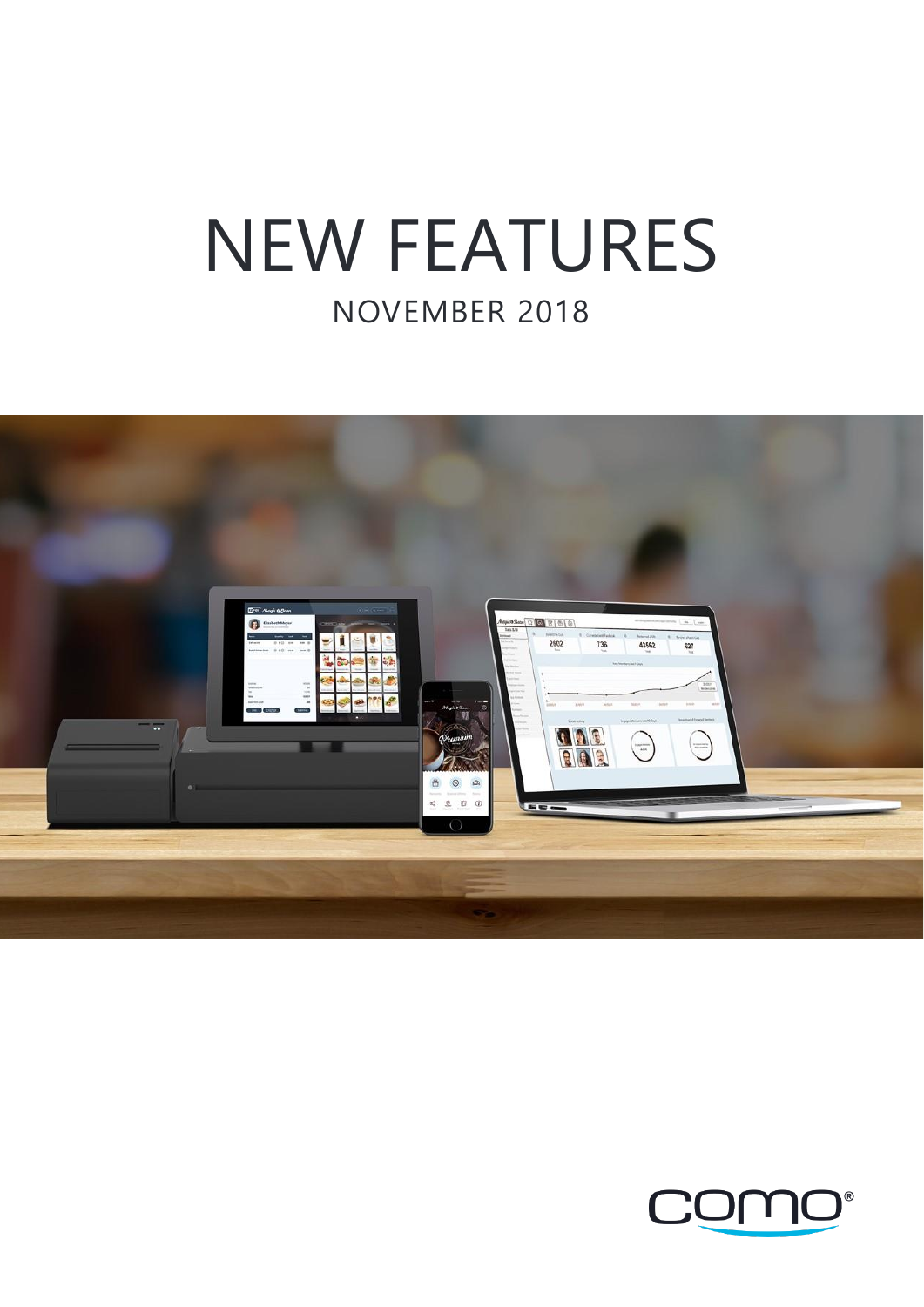# Version Content

#### [Data](#page-2-0)

Data Explorer – [Improved Filters & Navigation](#page-2-1) [Enhanced Points & Credit Log](#page-2-2) Como API – [Payment Card Details](#page-2-3)

#### [Campaign Center](#page-2-4)

[View Deal Analysis](#page-2-5) [Add Deal Limits](#page-3-0) [One-Time Filters by Member Action](#page-3-1) [Add Purchase Conditions for Gifts](#page-3-2) [Create Scratch Cards](#page-3-3) [Create Classic Punch Cards](#page-3-4) [Target Members Based on Auto Segments](#page-3-5)

#### [User Experience](#page-4-0)

[Contact Support from Como Hub](#page-4-1)

#### [New Gen App](#page-4-2)

[New Gen App: Copy Colors](#page-4-3) [New Gen App: Pay in Store with Points/Credit](#page-4-4) [New Gen App: Enter Coupon Codes](#page-5-0) [New Gen App: Better Icon Names](#page-5-1)

#### [Bugs](#page-5-2)

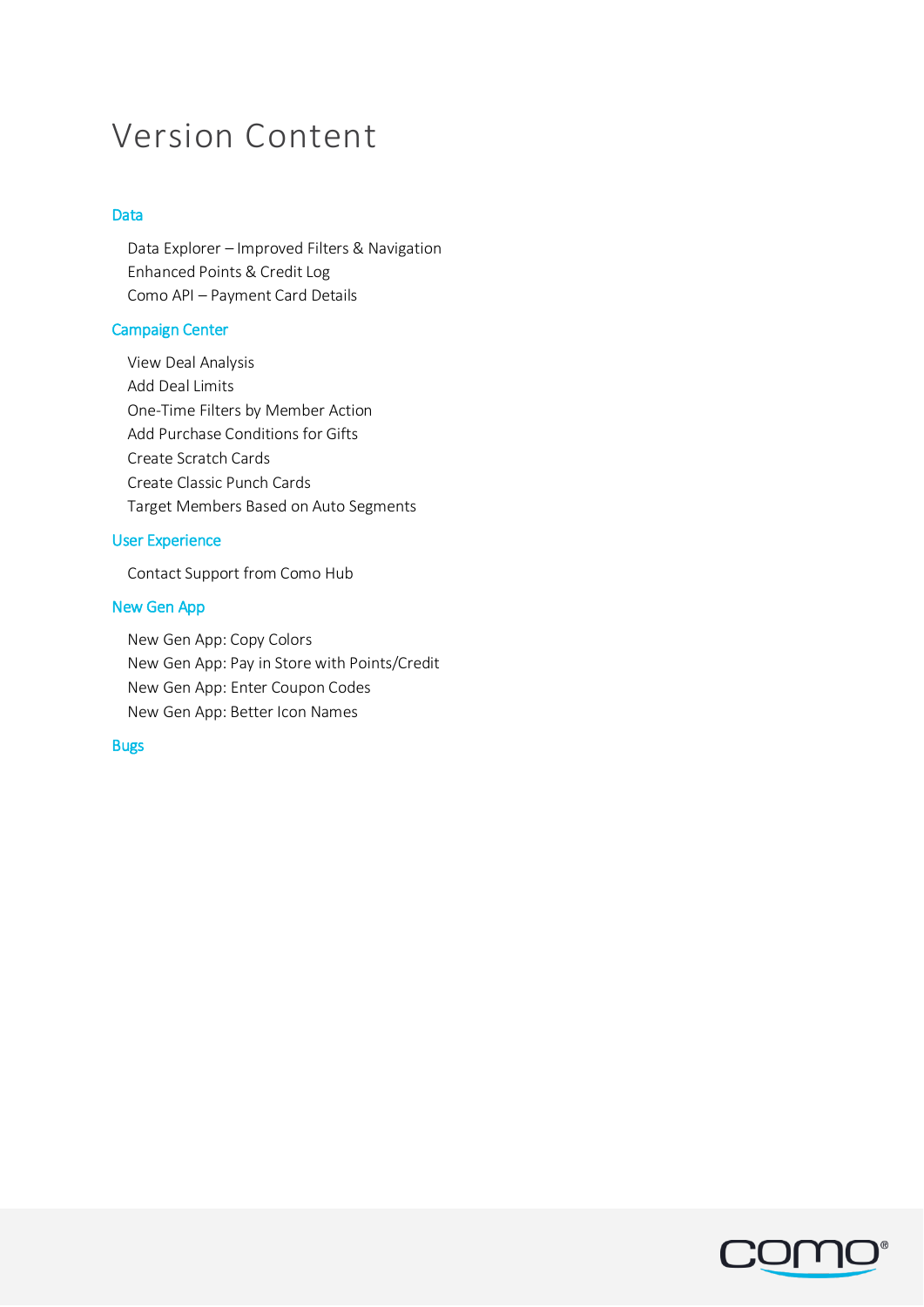## <span id="page-2-0"></span>Data

### <span id="page-2-1"></span>Data Explorer – Improved Filters & Navigation

To provide a better user experience, the design of the navigation and filters of the Data Explorer were enhanced. You can also now view the date range for the data which is available for your business.

| Data & BI<br>Dashboard<br>Dynamic Report ▼<br>The data is relevant for 1/10/2017 to 11/11/2018 9:00:00 PM<br><b>Qlik Sense</b><br><b>Y FILTERS EXITEMPLATES</b> -<br><b>Google Analytics</b><br>Member_Status $\bigcirc$<br>Membership_Re<br>Filtered by<br>registered<br>Data Wizard<br><b>Find Members</b><br><b>Filter Members</b><br>$\odot$ $\rightarrow$<br><b>Report Type</b><br>Month-Year @ # Buying Members @<br><b>Export Users</b><br>Sales<br>Year o<br>$\boldsymbol{\mathrm{v}}$<br>App Feedback<br>Breakdown<br>Sales<br>Date<br>Import Membership keys<br>Year Q Month-Year<br>$\alpha$<br># Buying Members<br>Year<br><b>Review Receipts</b><br>1,901<br>Totals<br>Quarter-Year<br>2017 Nov 2017<br>13<br><b>ID Codes</b><br>2017 May 2017<br>6<br>Quarter<br><b>Forms Results</b><br>2017 Apr 2017<br>R.<br>Month-Year<br>2017 Jun 2017<br><b>Action History</b><br>2017 Jul 2017<br>$\overline{h}$<br>Advantis.<br>14<br>2017 Aug 2017<br><b>Action Monitor</b><br>Measures<br>2017 Sep 2017<br>13<br>27<br>2017 Oct 2017<br>Data Labs<br>Sales (Ticket)<br>2017 Dec 2017<br>5<br>Sales (Item)<br>12<br>2018 Feb 2018<br>2018 Jan 2018<br>$\overline{7}$<br># Buying Members<br>2018 Mar 2018<br>$\overline{2}$<br>10<br>2018 Apr 2018<br>Avg. Spend per Member (Tick | COWO <sup>®</sup> | $\hat{\mathbf{E}}$<br>t<br>$\circledcirc$ | $\begin{array}{ccccccccc} \circ & \circ & \circ & \circ & \circ \end{array}$ |  |  |  |  | & ben@zipory.com |
|------------------------------------------------------------------------------------------------------------------------------------------------------------------------------------------------------------------------------------------------------------------------------------------------------------------------------------------------------------------------------------------------------------------------------------------------------------------------------------------------------------------------------------------------------------------------------------------------------------------------------------------------------------------------------------------------------------------------------------------------------------------------------------------------------------------------------------------------------------------------------------------------------------------------------------------------------------------------------------------------------------------------------------------------------------------------------------------------------------------------------------------------------------------------------------------------------------------------------------------------------------------------------------------|-------------------|-------------------------------------------|------------------------------------------------------------------------------|--|--|--|--|------------------|
|                                                                                                                                                                                                                                                                                                                                                                                                                                                                                                                                                                                                                                                                                                                                                                                                                                                                                                                                                                                                                                                                                                                                                                                                                                                                                          |                   |                                           |                                                                              |  |  |  |  |                  |
|                                                                                                                                                                                                                                                                                                                                                                                                                                                                                                                                                                                                                                                                                                                                                                                                                                                                                                                                                                                                                                                                                                                                                                                                                                                                                          |                   |                                           |                                                                              |  |  |  |  |                  |
|                                                                                                                                                                                                                                                                                                                                                                                                                                                                                                                                                                                                                                                                                                                                                                                                                                                                                                                                                                                                                                                                                                                                                                                                                                                                                          |                   |                                           |                                                                              |  |  |  |  |                  |
|                                                                                                                                                                                                                                                                                                                                                                                                                                                                                                                                                                                                                                                                                                                                                                                                                                                                                                                                                                                                                                                                                                                                                                                                                                                                                          |                   |                                           |                                                                              |  |  |  |  |                  |
|                                                                                                                                                                                                                                                                                                                                                                                                                                                                                                                                                                                                                                                                                                                                                                                                                                                                                                                                                                                                                                                                                                                                                                                                                                                                                          |                   |                                           |                                                                              |  |  |  |  |                  |
|                                                                                                                                                                                                                                                                                                                                                                                                                                                                                                                                                                                                                                                                                                                                                                                                                                                                                                                                                                                                                                                                                                                                                                                                                                                                                          |                   |                                           |                                                                              |  |  |  |  |                  |
|                                                                                                                                                                                                                                                                                                                                                                                                                                                                                                                                                                                                                                                                                                                                                                                                                                                                                                                                                                                                                                                                                                                                                                                                                                                                                          |                   |                                           |                                                                              |  |  |  |  |                  |
|                                                                                                                                                                                                                                                                                                                                                                                                                                                                                                                                                                                                                                                                                                                                                                                                                                                                                                                                                                                                                                                                                                                                                                                                                                                                                          |                   |                                           |                                                                              |  |  |  |  |                  |
|                                                                                                                                                                                                                                                                                                                                                                                                                                                                                                                                                                                                                                                                                                                                                                                                                                                                                                                                                                                                                                                                                                                                                                                                                                                                                          |                   |                                           |                                                                              |  |  |  |  |                  |
|                                                                                                                                                                                                                                                                                                                                                                                                                                                                                                                                                                                                                                                                                                                                                                                                                                                                                                                                                                                                                                                                                                                                                                                                                                                                                          |                   |                                           |                                                                              |  |  |  |  | Walk Me Through  |
|                                                                                                                                                                                                                                                                                                                                                                                                                                                                                                                                                                                                                                                                                                                                                                                                                                                                                                                                                                                                                                                                                                                                                                                                                                                                                          |                   |                                           |                                                                              |  |  |  |  |                  |
|                                                                                                                                                                                                                                                                                                                                                                                                                                                                                                                                                                                                                                                                                                                                                                                                                                                                                                                                                                                                                                                                                                                                                                                                                                                                                          |                   |                                           |                                                                              |  |  |  |  |                  |
|                                                                                                                                                                                                                                                                                                                                                                                                                                                                                                                                                                                                                                                                                                                                                                                                                                                                                                                                                                                                                                                                                                                                                                                                                                                                                          |                   |                                           |                                                                              |  |  |  |  |                  |
|                                                                                                                                                                                                                                                                                                                                                                                                                                                                                                                                                                                                                                                                                                                                                                                                                                                                                                                                                                                                                                                                                                                                                                                                                                                                                          |                   |                                           |                                                                              |  |  |  |  |                  |
|                                                                                                                                                                                                                                                                                                                                                                                                                                                                                                                                                                                                                                                                                                                                                                                                                                                                                                                                                                                                                                                                                                                                                                                                                                                                                          |                   |                                           |                                                                              |  |  |  |  |                  |
|                                                                                                                                                                                                                                                                                                                                                                                                                                                                                                                                                                                                                                                                                                                                                                                                                                                                                                                                                                                                                                                                                                                                                                                                                                                                                          |                   |                                           |                                                                              |  |  |  |  |                  |
|                                                                                                                                                                                                                                                                                                                                                                                                                                                                                                                                                                                                                                                                                                                                                                                                                                                                                                                                                                                                                                                                                                                                                                                                                                                                                          |                   |                                           |                                                                              |  |  |  |  |                  |
|                                                                                                                                                                                                                                                                                                                                                                                                                                                                                                                                                                                                                                                                                                                                                                                                                                                                                                                                                                                                                                                                                                                                                                                                                                                                                          |                   |                                           |                                                                              |  |  |  |  |                  |
|                                                                                                                                                                                                                                                                                                                                                                                                                                                                                                                                                                                                                                                                                                                                                                                                                                                                                                                                                                                                                                                                                                                                                                                                                                                                                          |                   |                                           |                                                                              |  |  |  |  |                  |
|                                                                                                                                                                                                                                                                                                                                                                                                                                                                                                                                                                                                                                                                                                                                                                                                                                                                                                                                                                                                                                                                                                                                                                                                                                                                                          |                   |                                           |                                                                              |  |  |  |  |                  |
|                                                                                                                                                                                                                                                                                                                                                                                                                                                                                                                                                                                                                                                                                                                                                                                                                                                                                                                                                                                                                                                                                                                                                                                                                                                                                          |                   |                                           |                                                                              |  |  |  |  |                  |
|                                                                                                                                                                                                                                                                                                                                                                                                                                                                                                                                                                                                                                                                                                                                                                                                                                                                                                                                                                                                                                                                                                                                                                                                                                                                                          |                   |                                           |                                                                              |  |  |  |  |                  |
|                                                                                                                                                                                                                                                                                                                                                                                                                                                                                                                                                                                                                                                                                                                                                                                                                                                                                                                                                                                                                                                                                                                                                                                                                                                                                          |                   |                                           |                                                                              |  |  |  |  |                  |
|                                                                                                                                                                                                                                                                                                                                                                                                                                                                                                                                                                                                                                                                                                                                                                                                                                                                                                                                                                                                                                                                                                                                                                                                                                                                                          |                   |                                           |                                                                              |  |  |  |  |                  |
| 2018 May 2018                                                                                                                                                                                                                                                                                                                                                                                                                                                                                                                                                                                                                                                                                                                                                                                                                                                                                                                                                                                                                                                                                                                                                                                                                                                                            |                   |                                           |                                                                              |  |  |  |  |                  |
| Aus Snand nar Mamhar (Tram)<br>AAAA I AAAA                                                                                                                                                                                                                                                                                                                                                                                                                                                                                                                                                                                                                                                                                                                                                                                                                                                                                                                                                                                                                                                                                                                                                                                                                                               |                   |                                           |                                                                              |  |  |  |  |                  |

## <span id="page-2-2"></span>Enhanced Points & Credit Log

From their Hub profile, you can view logs when members receive or used points (or credit). You can now more easily see from where their balance was updated—for example, if they accumulated points for their purchase.

## <span id="page-2-3"></span>Como API – Payment Card Details

When customers perform a purchase at the POS (or other services that implemented the Como API such as ordering sites), Como can now receive additional payment details—including the type of credit card used.

## <span id="page-2-4"></span>Campaign Center

### <span id="page-2-5"></span>View Deal Analysis

View KPIs of your deals to measure their success, including how many times the deal was applied, for how many distinct members and the total discount applied from this deal.

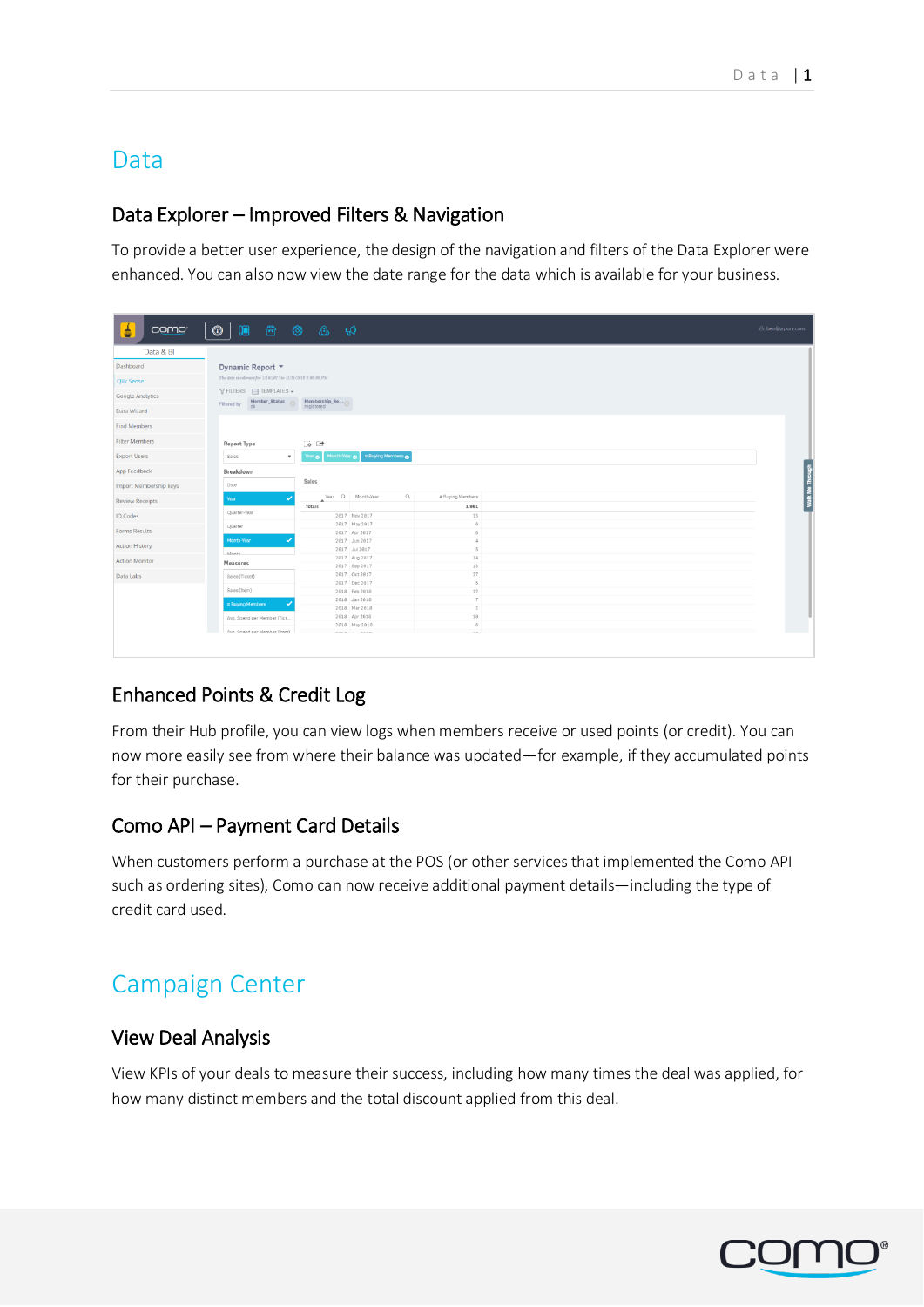## <span id="page-3-0"></span>Add Deal Limits

Limit the number of times a deal can be applied for each member in total, or for each member within a specific time period (such as once per day). For example, give a special employee discount that can be used only once per month.

#### <span id="page-3-1"></span>One-Time Filters by Member Actions

Filter members according to their actions and perform one-time activities on them. For example, send a push to members that didn't purchase in the last 2 months, or a reminder to members that received a specific benefit but didn't yet redeem it. Note: Currently, only the top 7 actions are available.

| <b>Apply to Members</b>                                                      |                   |  |  |  |  |  |  |
|------------------------------------------------------------------------------|-------------------|--|--|--|--|--|--|
| All registered members                                                       |                   |  |  |  |  |  |  |
| Specific members<br>O                                                        |                   |  |  |  |  |  |  |
| 向 Member attributes<br>e.g., tag, point balance, favorite location, and more |                   |  |  |  |  |  |  |
| Select member attribute                                                      |                   |  |  |  |  |  |  |
| <b>ネ</b> Member actions<br>e.g., made a purchase, didn't purchase, and more  |                   |  |  |  |  |  |  |
| Joined the program<br>Received a benefit                                     |                   |  |  |  |  |  |  |
| $\begin{bmatrix} 1 \\ 2 \end{bmatrix}$ Made a purchase<br>Redeemed a benefit |                   |  |  |  |  |  |  |
| Didn't purchase<br>Didn't redeem a benefit                                   |                   |  |  |  |  |  |  |
| See all 7 member actions $\approx$                                           | <b>FILTER NOW</b> |  |  |  |  |  |  |

## <span id="page-3-2"></span>Add Purchase Conditions for Gifts

Create gifts that can only be redeemed in specific purchases. For example, allow members to only redeem gifts in specific locations, or if they spend over a certain amount in the purchase.

### <span id="page-3-3"></span>Create Scratch Cards

Create scratch cards to give members a gift with an element of surprise and interactive experience. Note: Scratch cards are not yet supported for the new gen app.

### <span id="page-3-4"></span>Create Classic Punch Cards

Create punch cards which provide members with a free item when they buy a certain number of these items. For example, buy 5 coffees and get the  $6<sup>th</sup>$  for free.

### <span id="page-3-5"></span>Target Members Based on Auto Segments

You can now more easily add conditions for activities and gifts based on our [auto customer](https://knowledge.como.com/hc/en-us/articles/360004224314-Auto-Customer-Segmentation)  [segmentation.](https://knowledge.como.com/hc/en-us/articles/360004224314-Auto-Customer-Segmentation) For example, target members that haven't visited in a while, your Big Spenders, or members that prefer a specific location.

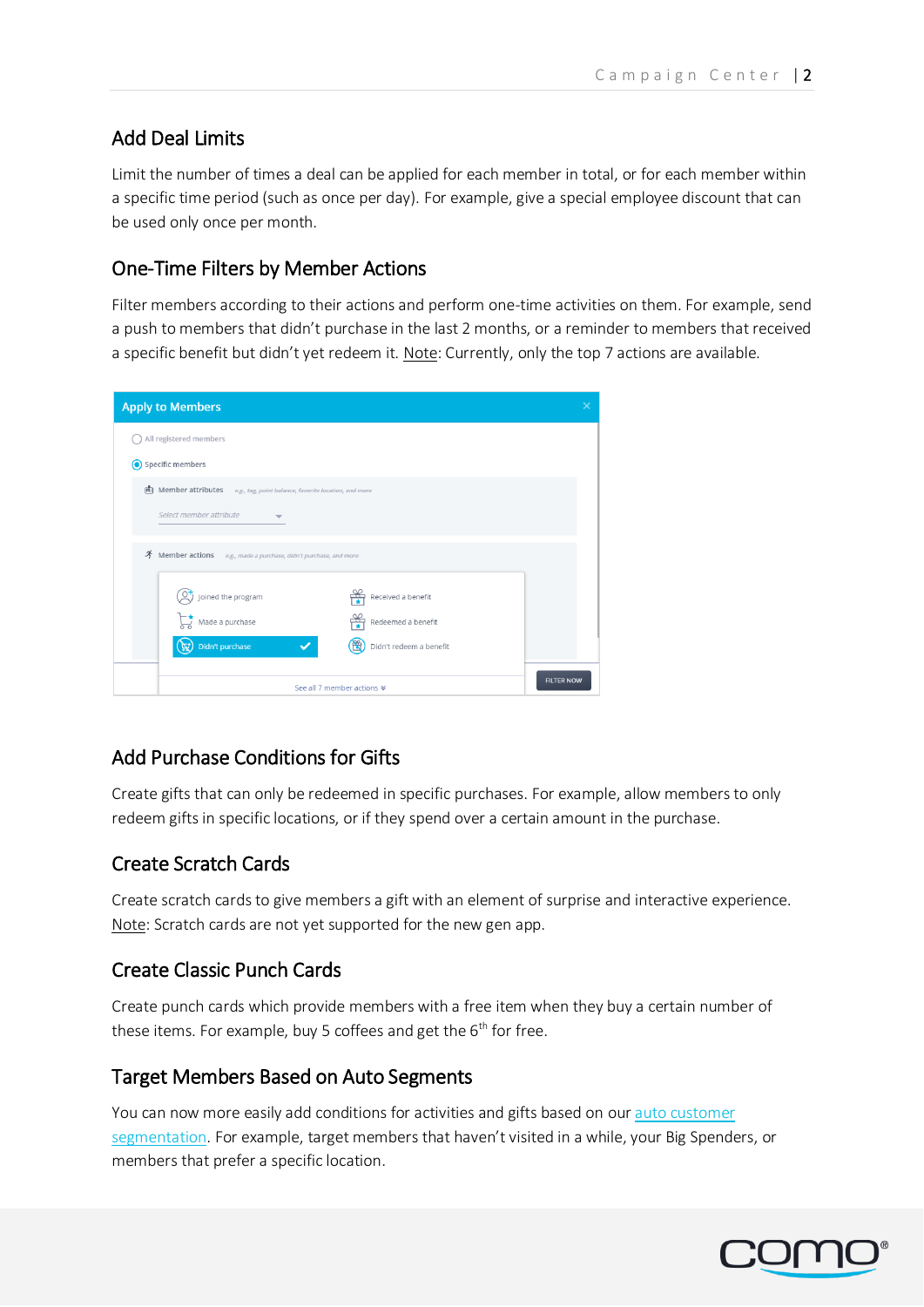## <span id="page-4-0"></span>User Experience

#### <span id="page-4-1"></span>Contact Support from Como Hub

Open a support ticket right from the Como Hub from the profile menu in the header.

| & ben@zipory.com          |
|---------------------------|
| Change language (English) |
| <b>Edit Profile</b>       |
| <b>Contact Support</b>    |
| Log Out                   |
| Business ID: 3028         |

## <span id="page-4-2"></span>New Gen App

A new generation of Como apps is available to selected businesses as a pilot—offering newly designed screens and flows to provide a better user experience. Additional features and capabilities are now supported for the new generation app, and more will be added in the coming releases.

#### <span id="page-4-3"></span>New Gen App: Copy Colors

To make it easier for businesses with Como apps to upgrade to the new gen app, there is now an option to automatically migrate app colors from their current color scheme.

### <span id="page-4-4"></span>New Gen App: Pay in Store with Points/Credit

Allow members to generate payment codes from the new gen app to pay at the POS with their points or credit balance. You can also select whether to display this code as numeric, QR or barcode.



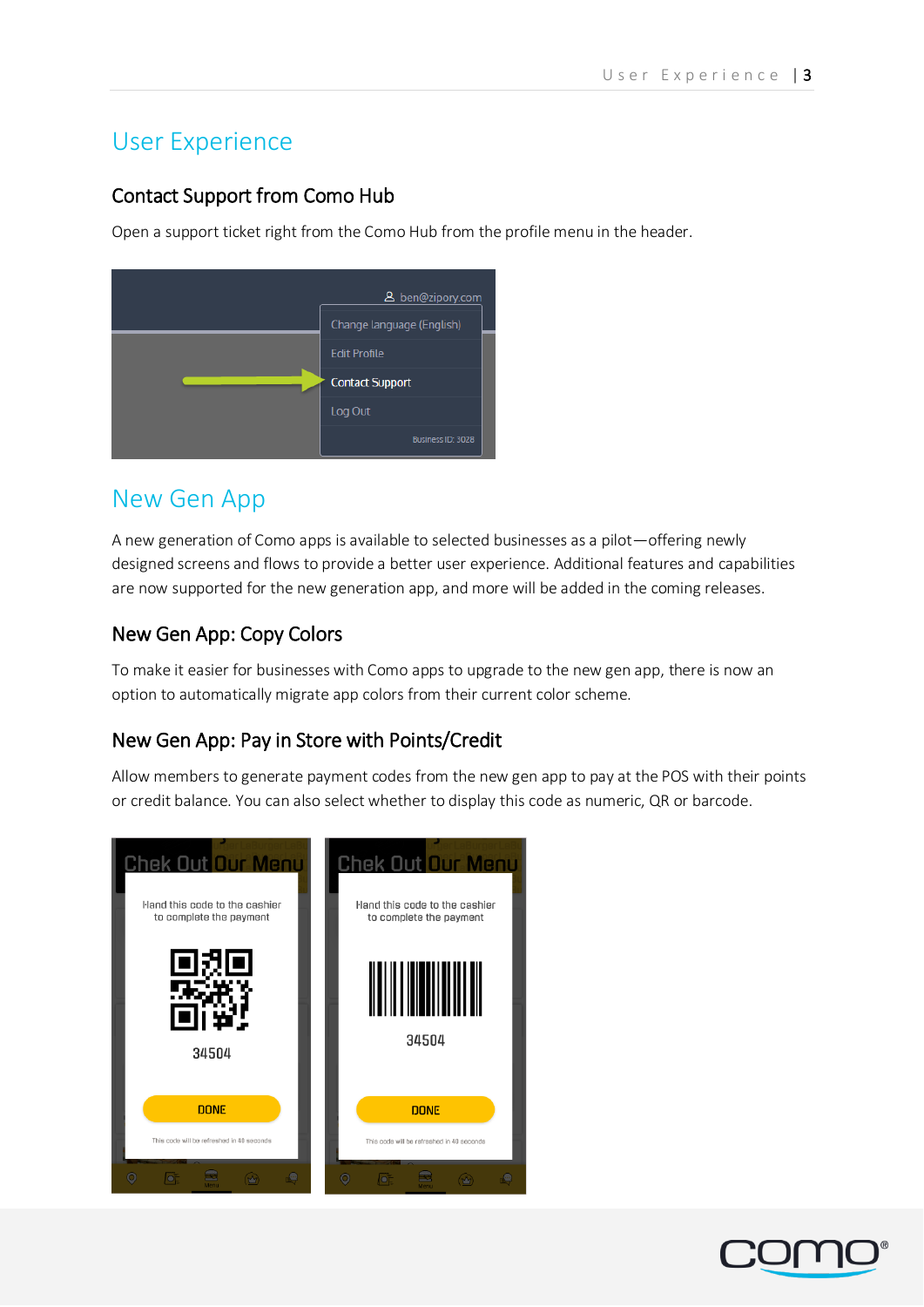#### B u g s | 4

#### <span id="page-5-0"></span>New Gen App: Enter Coupon Codes

Allow members to enter coupon codes in the new gen app—to trigger rules that send them rewards.

#### <span id="page-5-1"></span>New Gen App: Better Icon Names

Icon names are now more informative and easy to understand—by indicating where they are used in the app and what the icon represents so you can more easily customize them to your needs.

#### <span id="page-5-2"></span>Bugs

The following bug fixes will be released:

- CNP-14972 existing locations can't be edited in locations area / Location Group name contains
- CNP-14832 Find and Filter differences within Member Tag field
- CNP-14784 Hub 2.0 Birthday rule run at an improper time
- CNP-14711 Create condition based on external member id is giving error message Hub 2
- CNP-14697 Duplicated location within application
- CNP-14546 Transactions aren't being analyzed if Customer identifier (appClientId, temporaryToke) expires during the transaction
- CNP-14506 Cannot export filtered data (Filter/DataExplorer)
- CNP-14395 HUB 1.0 Featured Location & Sort by functionality disabled
- CNP-14170 Custom Icons isn't showing in the hub
- CNP-13856 Zapp: Percentage mark (%) disruptive punch card's text content
- CNP-12591 Zapp: Mobile Zap Support Gifts with no buttons (Hub 1 and Hub 2.0)